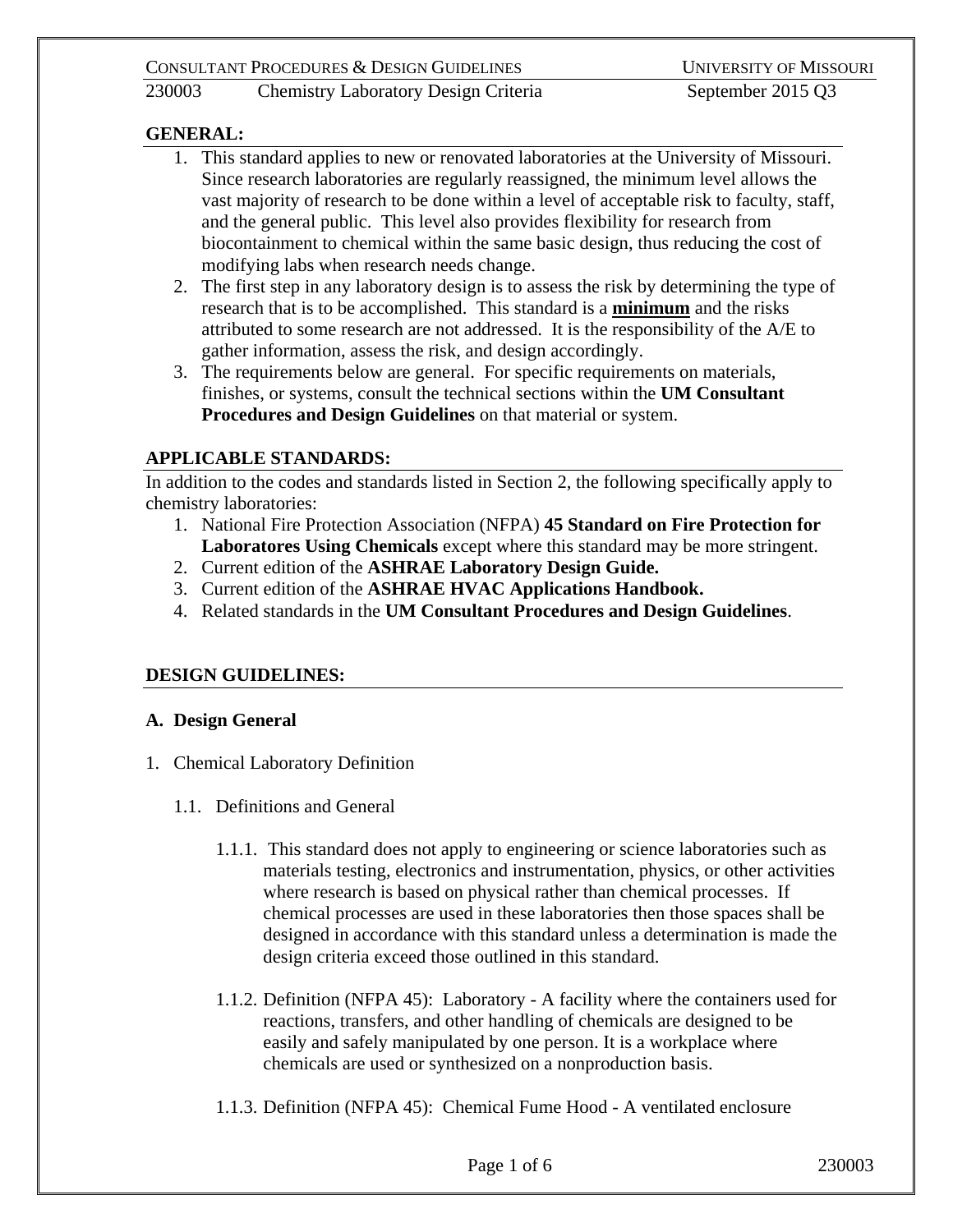230003 Chemistry Laboratory Design Criteria September 2015 Q3

designed to contain and exhaust fumes, gases, vapors, mists, and particulate matter generated within the hood interior.

- 1.1.4. Definition (NFPA 45): Canopy Hood A suspended ventilating device used only to exhaust heat, water vapor, odors, and other nonhazardous materials. This is not a chemical fume hood and generally is not effective for exhausting toxic or flammable materials.
- 2. Chemical Laboratories
	- 2.1. Architectural Requirements
		- 2.1.1. Fume Hoods see section 233816 Fume Hoods
			- 2.1.1.1. Where required by the risk analysis, one or more fume hoods may be required.
			- 2.1.1.2. Fume hoods shall be placed out of the direct traffic pattern and shall be located away from supply diffusers or exhaust intakes.
		- 2.1.2. Laboratory doors shall self close and latch.
		- 2.1.3. Floors shall be VCT or rubber tile with the minimum number of joints. Chemically resistant sheet type flooring with integral cove up the wall is encouraged where the budget allows. Base shall be vinyl or rubber and shall be easily cleaned.
		- 2.1.4. Walls must be sheetrock, or other impervious material and must be smooth finish. Walls shall go to deck so that each room can be sealed. All penetrations of the walls shall be sealed (this includes walls above lay-in ceilings).
		- 2.1.5. Ceilings may be lay-in tiles or sheetrock. If sheetrock is used, the finish shall be the same as for walls. All penetrations through the floor above shall be sealed.
		- 2.1.6. Windows shall meet the requirements noted elsewhere in the Consultant Procedures and Design Guidelines. Windows labs shall not be operable. Windows shall be sealed and caulked to prevent leakage.
		- 2.1.7. Doors are to be a minimum of 36" wide and shall meet the minimum heights required elsewhere in this standard. 7'-0" heights are encouraged. All doors shall be undercut by  $\frac{1}{2}$ ".
		- 2.1.8. There are no unique standards for door hardware. Labs must be key lockable from the outside. Card Access to some laboratories may also be required.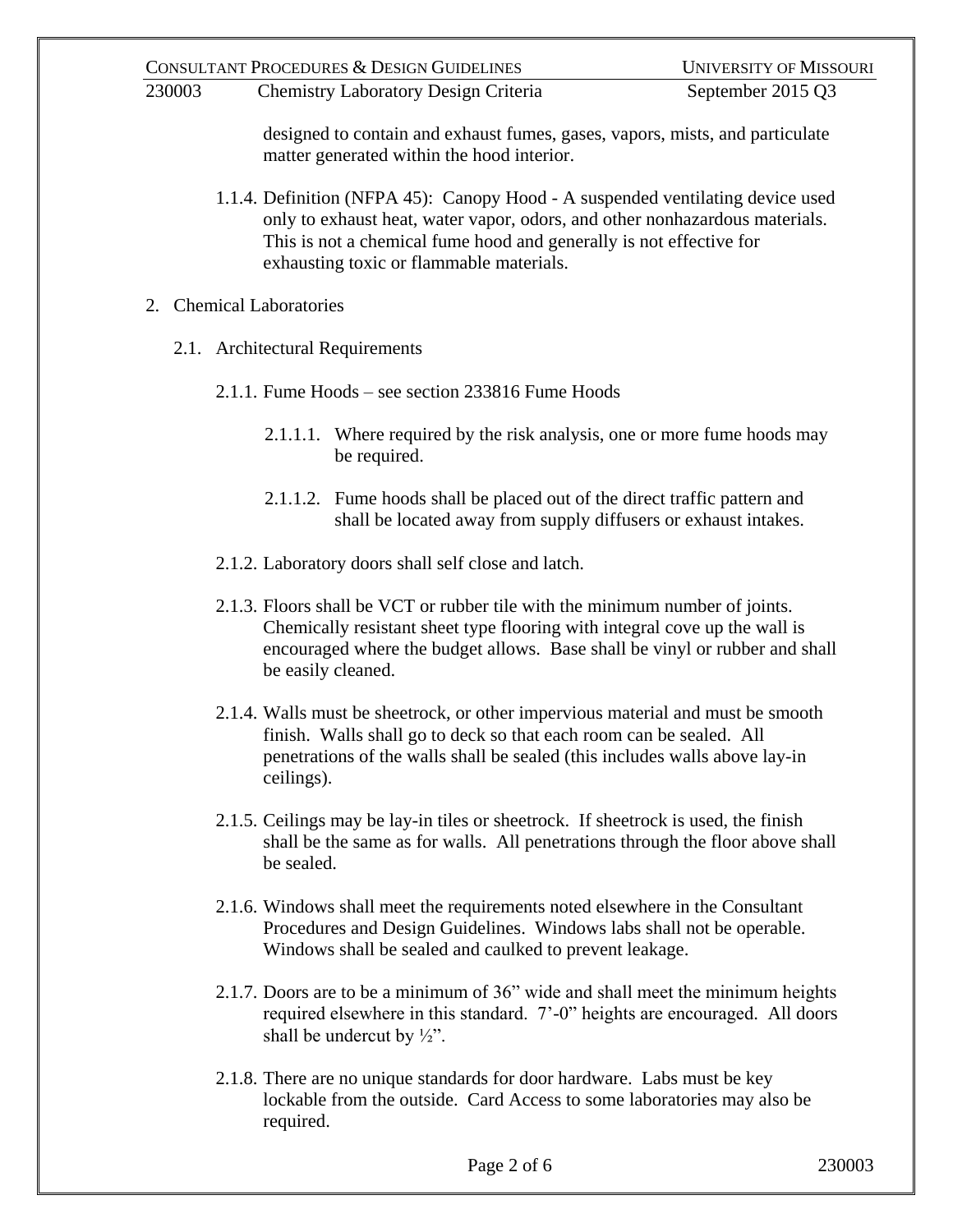- 2.1.9. Bench tops must be smooth surface, impervious to water and resistant to heat, organic solvents, acid, alkalis and other chemicals.
- 2.1.10. Structural Considerations: Due to the nature of research and the sensitive instrumentation used, the structure shall be designed to minimize the transmission of vibration. The design shall be stiffened and use enough mass that any vibration that is transmitted is high frequency.
- 2.2. Fire Protection Requirements
	- 2.2.1. Fire protection systems are as required per other sections of the Consultant Procedures and Design Guidelines. Variances to this standard can only be approved by the Authority Having Jurisdiction (AHJ).
	- 2.2.2. In the case of special needs, systems other than water based may be used with the approval of the AHJ.
- 2.3. HVAC Requirements
	- 2.3.1. Air handlers serving chemical lab spaces shall be 100% outside air and 100% exhaust. Provide MERV 8 rated prefilters and MERV 15 rated final filters.
	- 2.3.2. Heat recovery shall be used where physically possible and economically justified. Heat recovery systems (wheels) shall be allowed for laboratory general exhaust devices only.
	- 2.3.3. Fume Hood exhaust shall be ducted separately from general laboratory exhaust. Fume Hood exhaust shall be manifolded together and ducted to a constant volume exhaust fans with plenum boxes and control dampers located on the roof.
	- 2.3.4. Canopy Hoods shall be interlocked with the equipment they serve. A time delay may be added to the canopy hood to allow it to run for a specified time after the equipment shuts off to exhaust heat until the equipment cools.
	- 2.3.5. Use VAV systems utilizing laboratory air valves for all supply and exhaust systems (see Section 230910). Valves shall have a maximum error of no more than 5% of full range. Do not mix laboratory air valves and standard VAV boxes in the lab areas. VAV boxes may be used outside the lab areas in general office or other uses. All spaces and devices shall be hard ducted both supply and exhaust. Lined duct may be used between the exhaust diffuser and the exhaust valve.
	- 2.3.6. Occupancy Sensors shall be used in all laboratories to control both lighting and the supply air valves. Minimum air changes per hour (ACH) for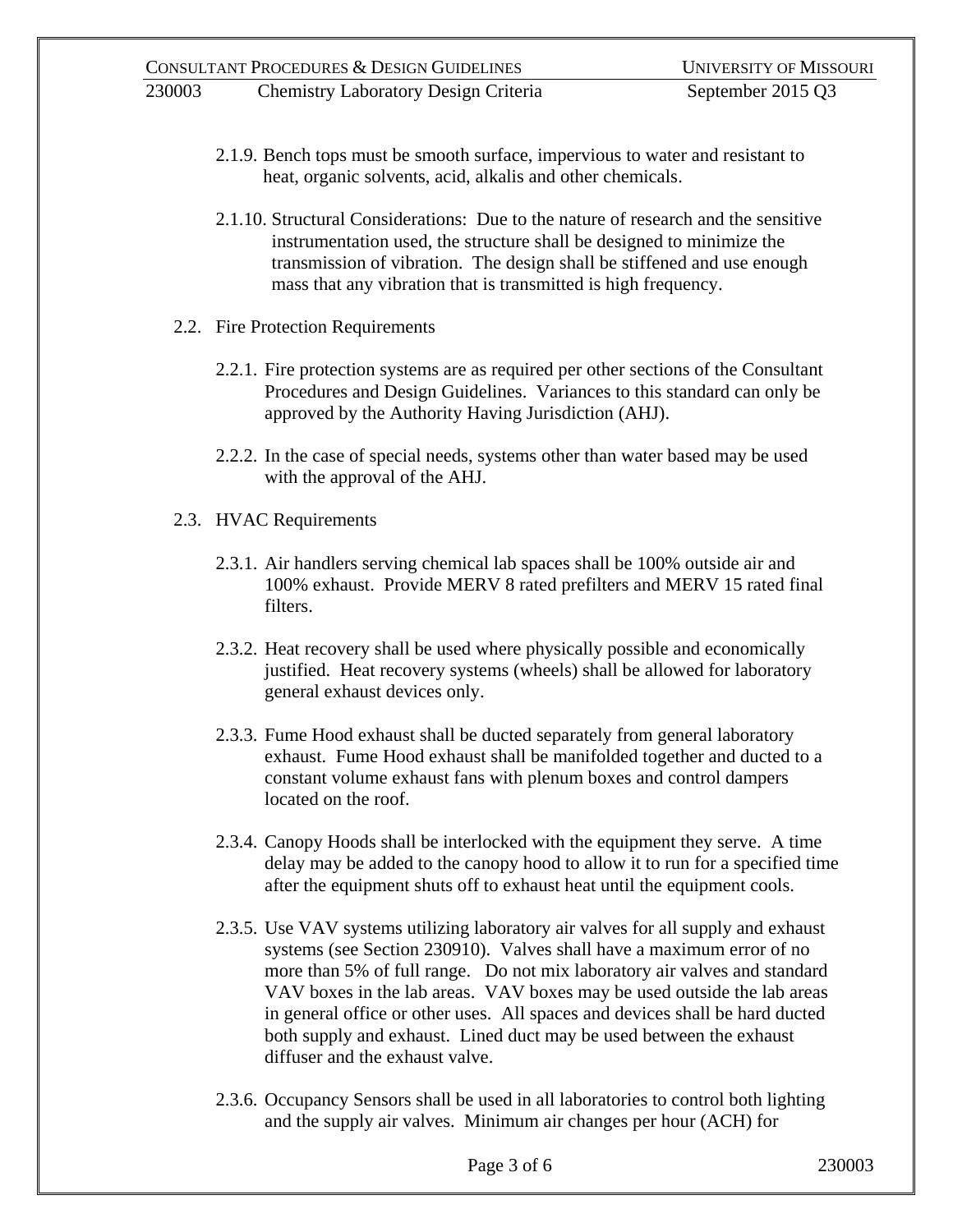occupied laboratories is six (6) and for unoccupied laboratories it is three (3) ACH. If requested by the Project Manager, the consultant will evaluate the use of lab air monitoring systems (such as Aircuity) to reduce the total ventilation required with the potential of lowering the minimum ACH for occupied and unoccupied laboratories. The consultant must provide a design sufficient to allow a laboratory to increase ventilation upon the detection of higher concentrations of identified chemicals to flush out the room (e.g. due to a spill). Ventilation rates may be adjusted over time by comparing measured concentrations with desired thresholds but never lower than four (4) ACH for occupied laboratories and two (2) ACH for unoccupied laboratories, or thermal load requirements.

- 2.3.7. Air flow shall be from low hazard spaces to high hazard spaces. Corridors shall be provided with adequate supply flow for make-up to labs connected to the corridor. Generally, this will require the corridors to be a separate supply zone.
- 2.3.8. Each lab shall have a supply air valve and an exhaust air valve as a minimum in order to maintain correct flow and pressure relationships. Manual systems are not allowed in laboratories. Within a lab suite additional pairs of valves may be needed where pressure relationships or directional flow between spaces is required.
- 2.3.9. Supply and Exhaust Diffuser shall be located in laboratory aisle ways (not above benches or equipment) and not in front of fume hoods. Diffusers shall be 2' x 2' and have a maximum of 400 CFM.
- 2.3.10. Where constant volume hoods are used on simple lab systems, the hoods and lab ventilation shall have valves to control air flow.
- 2.3.11. Equipment loads shall be carefully determined. Use actual equipment loads with diversity if available. If not, the maximum allowed allowance for equipment loads is 8.0 w/sq ft. (This is from NIH Design Guidelines).
- 2.3.12. Supply and Exhaust Quantities
	- 2.3.12.1. Calculation of supply and exhaust airflows requires care and reiterative checking to see what parameter determines each value.
	- 2.3.12.2. Offset is defined as the required difference between the exhaust and supply flows to a space. In chemistry labs the offset is negative, i.e. exhaust flow exceeds supply flow. Offset to be 150 CFM for the first door or operable opening (main door to the lab) and 100 CFM for each additional door or operable opening. Where an opening has more than one leaf the offset shall be multiplied times the number of leaves. Doors or operable openings shall be counted only if air flows through that opening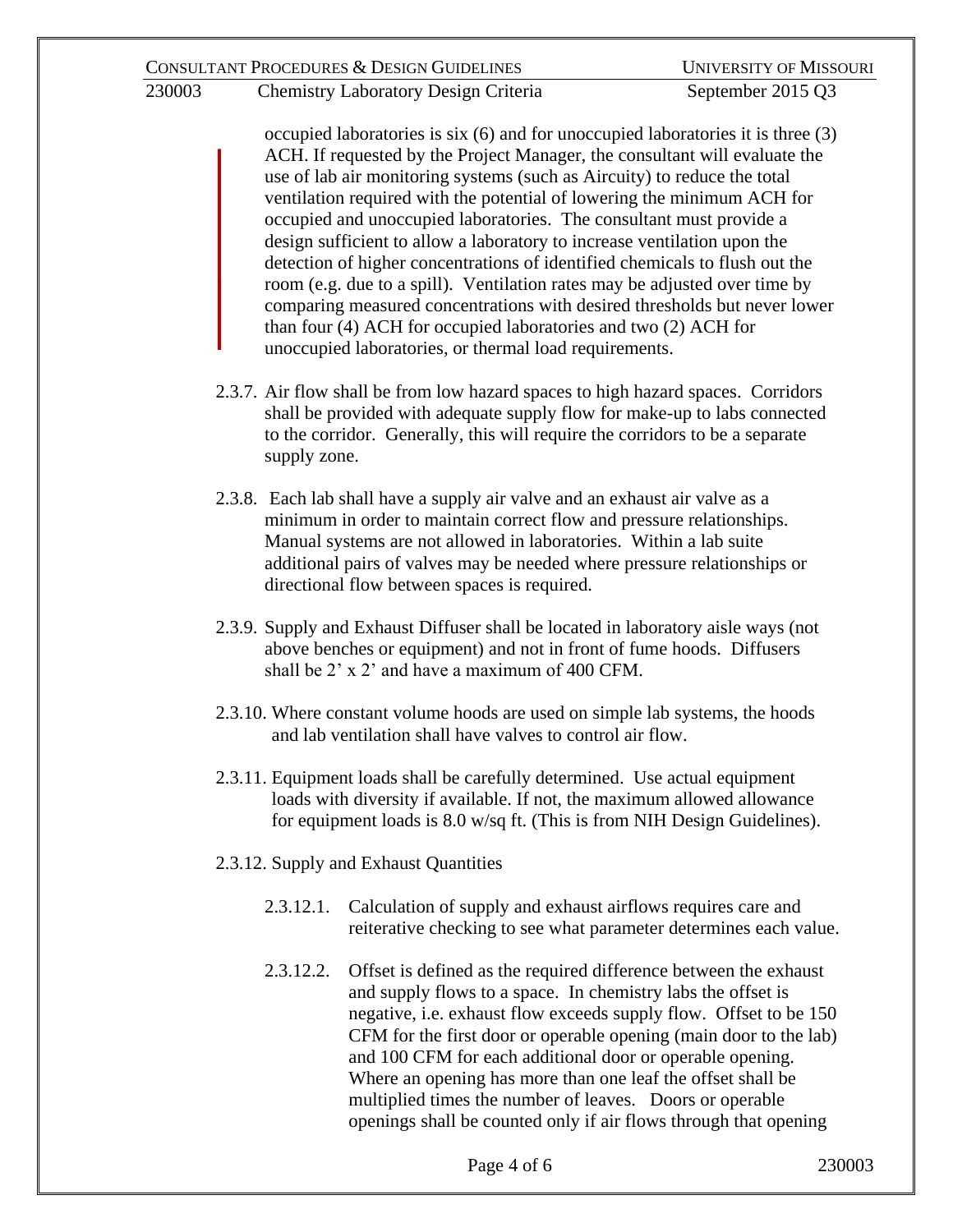CONSULTANT PROCEDURES & DESIGN GUIDELINES UNIVERSITY OF MISSOURI 230003 Chemistry Laboratory Design Criteria September 2015 Q3 **into** the space. Maximum offset for a standard door shall be 200 CFM. 2.3.12.3. Supply shall be sized for heat loads or make-up requirements, whichever is higher. *(Example: If there is one door into a lab and the calculated supply is 1,000 CFM and the required exhaust is 1,600 CFM, the supply shall be raised to 1,400 CFM to reduce the offset to the allowed maximum.)*

2.3.12.4. Exhaust shall be sized for a minimum of 6 air changes or high enough to achieve the required offset, whichever is greater. *(Example: The lab has one door with a required exhaust rate of 1,000 CFM. The calculated load requires a flow of 1,000 CFM. The exhaust shall be increased to 1,150 CFM to meet the minimum required offset.)* All systems, whether new or replacement, will be designed using

VAV hoods and constant volume exhaust fans with plenum boxes and control dampers. If the complete exhaust-supply system cannot be installed at time of fume hood installation, at a minimum, Phoenix Valves, capable of being upgraded to VAV, for the new equipment will be installed. This may require a constant velocity type fume hood be installed. If so, select the fume hood for future modification to a VAV type fume hood. Minor modifications to existing fume hoods that do not increase makeup air requirements or cause other imbalances are exempt from this requirement.

- 2.4. Plumbing Requirements
	- 2.4.1. Floor penetrations in laboratories are to be avoided. Feed pressurized services from above. Where penetrations must be made, they must be thoroughly caulked and sealed.
	- 2.4.2. Provide emergency shower and eyewash facilities per ANSI standards. Tempered water systems are not required if the system is designed such that the water temperature in the system is equal to or greater than the ambient temperature and has enough volume to sustain warm water flow to the eye wash or shower head. This feature must be approved by the AHJ on a caseby-case basis.
	- 2.4.3. Central lab pure water systems should be provided in the form of a circulating reverse osmosis (RO) system. Higher grade pure water should be provided by polishing units within each lab as required.
- 2.5 Electrical
	- 2.5.1 Preliminary power loads should be calculated as follows: